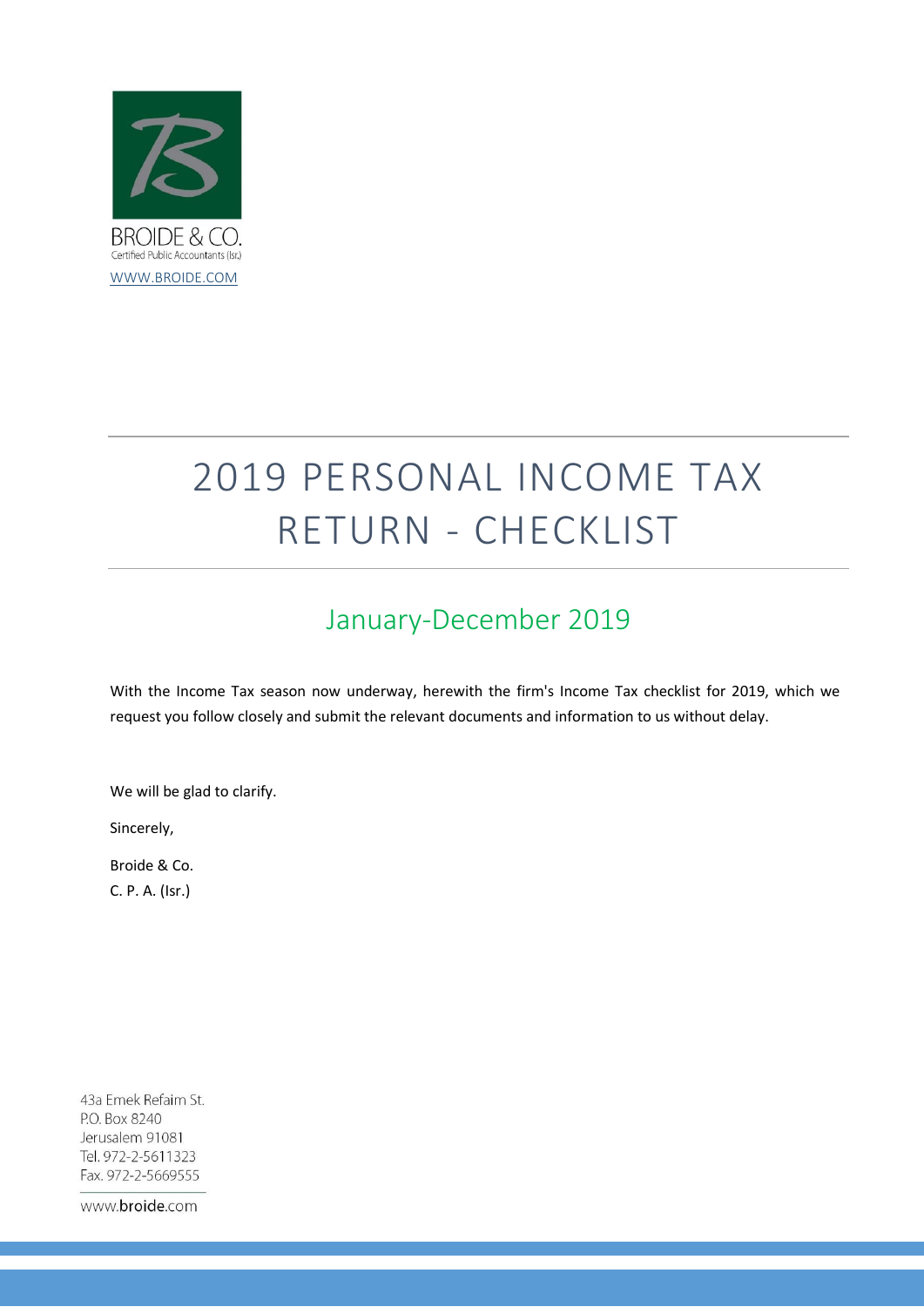### A. Self-employed and Salaried Taxpayers

- $\boxtimes$  Income and expenditure in receipts and disbursements Journal/computer printout to be properly prepared, including additions, calculations and reconciliations.
- $\boxtimes$  Documentation Files and copies of invoices/receipts.
- $\boxtimes$  If on an accrual basis, prepare:
	- **1.** list of inventory
	- **2.** list of creditors
	- **3.** list of debtors
	- **4.** income receivable
	- **5.** income in advance
- $\boxtimes$  Income Tax advance payments (mikdamot) reports (booklets), Vat reports (booklets) and National Insurance advances (booklets) to be submitted to us.
- For the self-employed:

National Insurance annual certification for amounts received for 'miluim', childbirth, accidents, unemployment etc.

- $\boxtimes$  For clients who pay salaries or deduct tax from suppliers:
	- **1.** 102 reports
	- **2.** 0126 salary reconciliation form (for 2018)
	- **3.** 856 suppliers' reconciliation form (for 2018)
	- **4.** National Insurance reports (monthly)
- $\boxtimes$  For clients or spouses who are salaried, 106 salary forms (for year).
- $\boxtimes$  Fixed (i.e. insurance, licence, etc.) motor vehicle expenses if not recorded in journal/computer.
- $\boxtimes$  Any changes in personal status (incl. Children) or address.
- $\boxtimes$  Details of home expenses where home is used for business/practice.
- $\boxtimes$  Foreign travel reports (detailed) and documents.
- $\boxtimes$  Details of expenditure on business gifts and entertainment.
- Certificates:
	- **1.** showing tax deducted at source by clients (nikui mas bamakor)
	- **2.** for life insurance
	- **3.** pension or provident contributions
	- **4.** National Insurance (located in the first few pages of the current annual Bituach Leumi booklet)
	- **5.** Training Fund contributions (Keren Hishtalmut) for self-employed
	- **6.** payment into various funds on behalf of employees, e.g. pension, provident (Bituach Menahalim), severance and training funds
- $\boxtimes$  Original charity receipts (recognised for tax purposes).
- $\boxtimes$  Details of bank accounts.
- $\boxtimes$  Details of gifts, inheritances, distributions from trusts or any other transfers received.

Broide  $\&$  Co.  $\qquad \qquad$  2  $\qquad \qquad$  C.P.A (Isr.)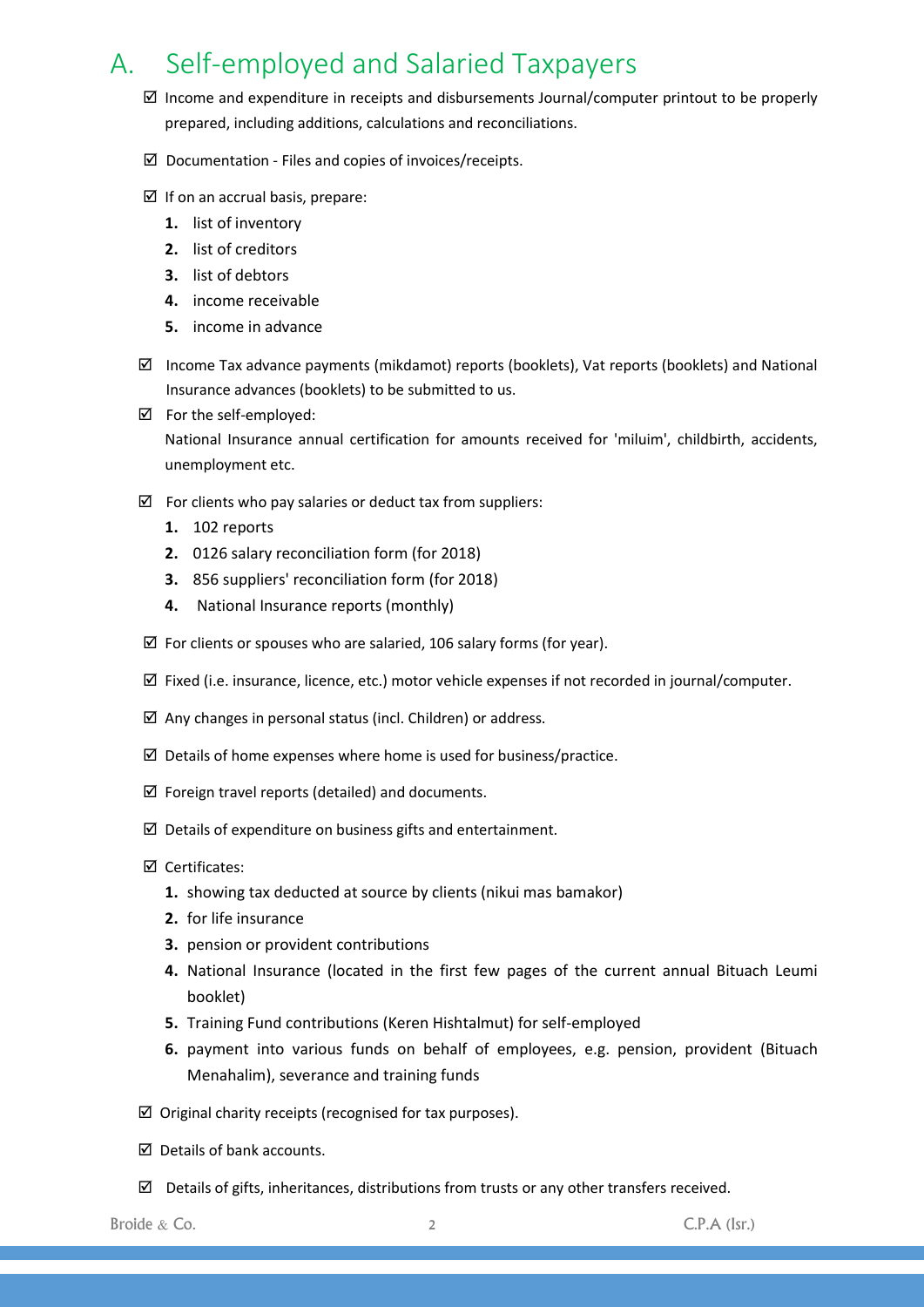## B. Taxpayers\* - Who report on foreign/local investment (passive) income

- $\boxtimes$  Details, including documentation, of income from interest and dividends from local banks, companies and bonds (including details of any taxes paid, including 'ishur mas bamakor' from banks for dividends, interest and capital gains. (Forms 867, 867 Aleph, 867 Bet, 867 Gimmel)
- $\boxtimes$  Details, including documentation, of income from interest and dividends from foreign banks, companies and bonds (including details of any taxes paid).
- $\boxtimes$  Details of sales of traded bonds and equities, including gains or losses, both local and foreign (including details of any taxes paid). Similarly, of any other equities or other assets bought or sold during the period (with documentation).
- $\boxtimes$  Details of rental income and expenses from local or foreign properties, including taxes paid (foreign and local); indicate whether usage is residential or commercial.
- $\boxtimes$  Details, including full report, of income and expenses from foreign businesses or practice.
- $\boxtimes$  Details of local or foreign pensions received.
- $\boxtimes$  Details of any other income or gains.
- $\boxtimes$  Details of gifts, inheritances, distributions from trusts or any other transfers received.
- $\boxtimes$  All items above to be accompanied by proper documentation.
- Details of foreign trusts/foundations/corporate entities/LLC's and LLP's in which taxpayer is a settlor/grantor/beneficiary or shareholder or partner (including documentation).
- $\boxtimes$  Copy of foreign financial and/or Income Tax reports submitted for 2019.
- $\boxtimes$  Details of expenses incurred in producing the income indicated above, including professional services, consulting fees, legal costs, management fees and foreign travel, if relevant.
- $\boxtimes$  Original receipts for charitable contributions made in Israel; details of foreign charitable contributions.
- $\boxtimes$  Letters from foreign accountant confirming foreign taxes paid on the above income; similarly, may be required for foreign pensions and/or retirement plans and foreign charitable contributions.

\* Applicable also to 'children' over the age of 18. Income of minor children (under age of 18) must be included in parents' reports.